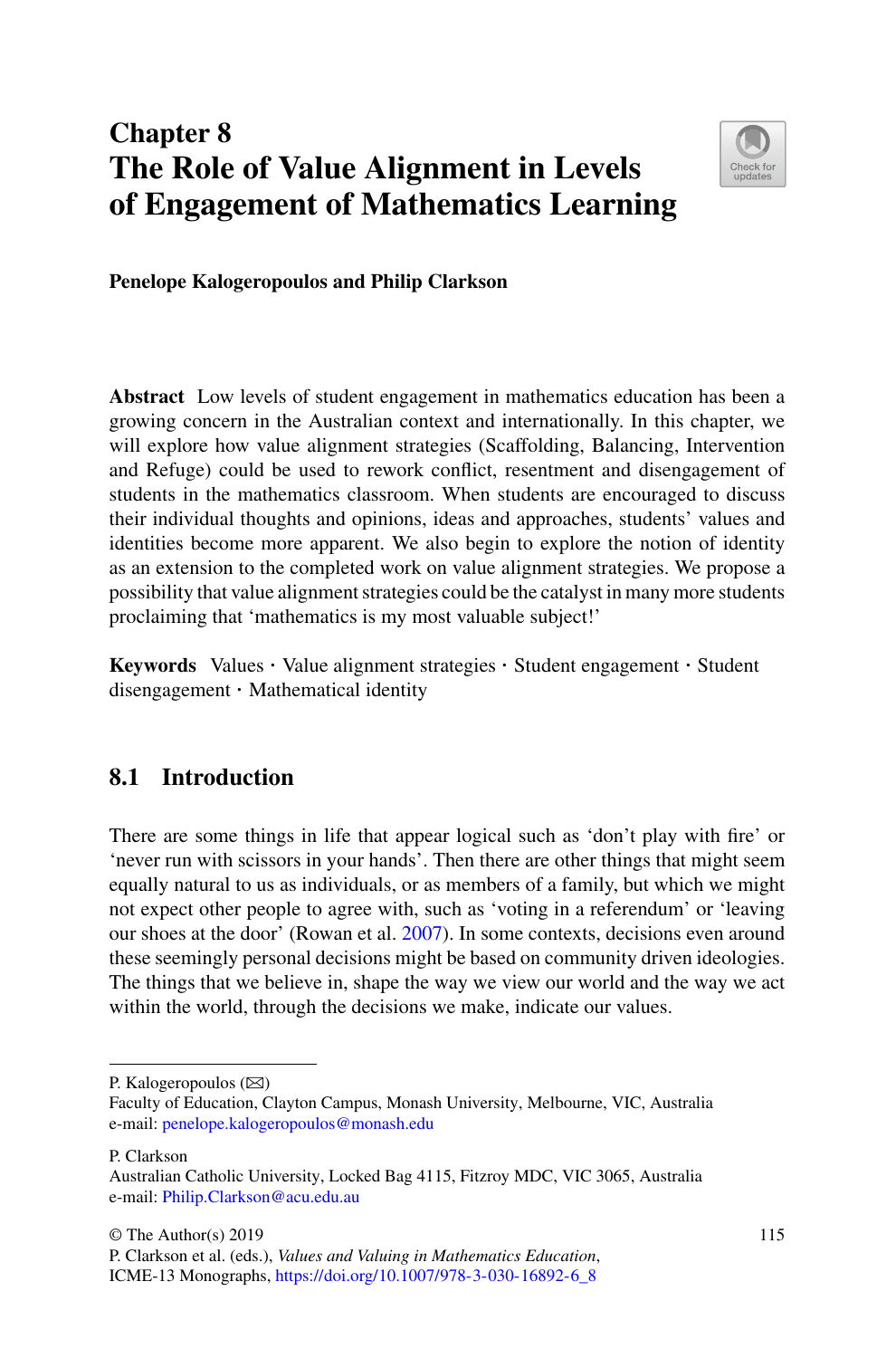Values are abstract qualities that we recognise when we see them in action, through the decisions that people make, the way they react in a critical incident (Tripp 1993), and their engagement with any particular situation. Values move out of the abstract when we admire particular behaviours, attitudes and dispositions (Clarkson and Bishop 2000). There will always be differences in how people in a community interpret the same value, and the relationship between our values and life choices are not always transparent. Hence values, in many ways, are often implied rather than explicit. Therefore, it is not an easy process to identify with certainty, an individual's specific values. Raths et al. (1987) regard successful attainment of a value as involving all of seven criteria; choosing freely, choosing from alternatives, choosing after thoughtful consideration of the consequences of each element, prizing and cherishing a value, prizing a value through affirmation to others, acting on the choice of value made, and acting repeatedly to enact a value which gives rise to some pattern in life.

Values are acquired over time and that the negotiations of values between and amongst activity systems leads to values being challenged and refined. Due to this inevitable presence of competing and overriding values (Seah 2005), one value is not articulated in all situations. For the assessment and identification of valuing, some kind of triangulation is needed through the observation of multiple supporting activities (Seah 2018). This suggestion echoes (Raths et al. 1987) seventh criterion involving the rise of a pattern to life. In other words the realization of a value is always, necessarily a process of comparison (Graeber 2001).

Mathematical ideas develop everywhere even though people live in different cultures (Bishop 1988). We can find literally hundreds of different counting systems, using different symbols or no symbols, objects and materials varying with the cycles, or bases, used to deal with large numbers. Even in single countries like Papua New Guinea, a land of four million people but 800 + languages, there is a myriad of counting systems (Owens et al. 2018). The symbolic and religious properties of geometric figures are of more interest in some societies than others, as are the predictive powers of certain numerological practices, myths and ideologies around their symbolic importance.

Although many of these various ways of doing mathematics grew up in relatively isolated communities, today it is rare for communities to remain isolated. The movement of people across borders is taking place in unprecedented levels due to reasons such as armed conflicts, globalisation and regionalisation of trade and business (Seah and Andersson 2015). Thus, we are seeing growth in eclectic intersections of cultures that have not readily occurred in the past. Clearly this means different ways of doing mathematics are intersecting, and hence the values embedded in these different mathematic systems are also intersecting.

At quite a different level, any mathematics classroom can be seen as a community made up of diverse cultures and identity politics. Therefore, classroom interactions between mathematics teachers and students, and those among students themselves, are sometimes sites of contestations and conflicts. Values in mathematics education are inculcated through the nature of the mathematics studied and individual experience, and thus become the personal convictions that an individual regards as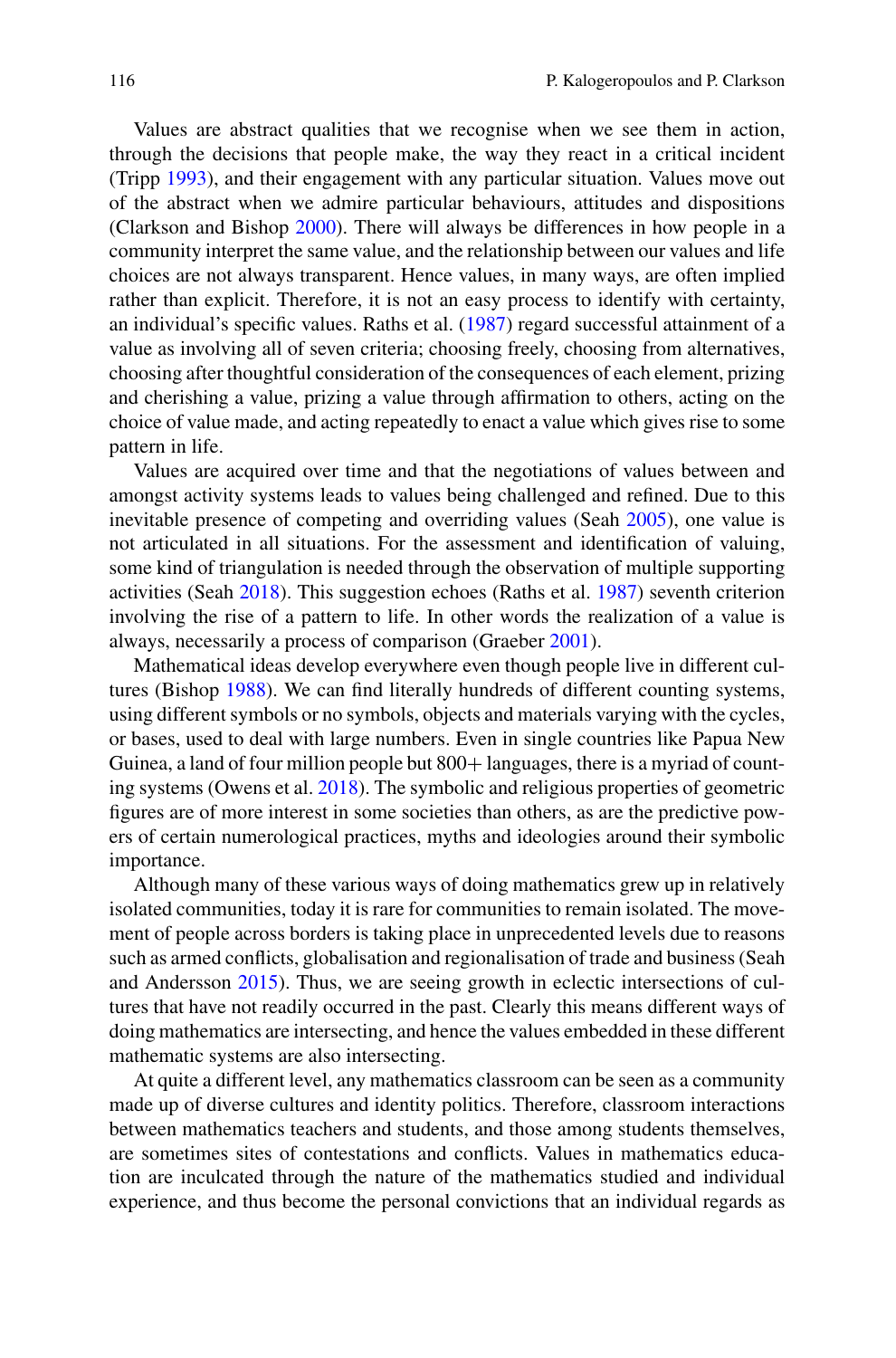being important in the process of teaching and/or learning mathematics (Seah and Kalogeropoulos 2006).

Decisions and actions relating to the learning and teaching of mathematics in schools are linked to values amongst other aspects of the mathematics classroom. A student who values achievement, will study hard to pass an exam, and a student who values understanding perhaps will question theories until meaning has been constructed. Of course a student might value both achievement and understanding. Teachers also make decisions in mathematics classrooms depending on their values: For example, how often will the teacher provide a choice of activities in class, and how much routine practice is important? These teacher decisions could be embraced, simply accepted or maybe rejected by the students and this is usually indicated through student engagement. The student who values achievement may comply with the teacher's requests in order to receive a good grade, but the student who values understandin*g* most may object or withdraw from the task if they do not see the value for furthering their understanding in it. How teachers respond in these situations can be useful indicators in turn to their valuing.

Mathematics classrooms are diverse learning environments. They always have been of course, but today such diversity is being recognized and in many classrooms at least tolerated if not celebrated. Hence if a teacher and students have moments when their views are not in agreement, this is now often dealt with openly. For example, a traditional-style teacher may value the automatic and rapid recall of number facts (e.g. single digit multiplication questions) and formulae and therefore teach mainly through closed-ended questions commonly found in mathematics textbooks. However her/his students may value relevance and communication more, hoping for inquiry-based tasks. In such a context the value alignment is at odds.

But it is not always like that. For example, a teacher who values group work in mathematics education will create experiences in his/her classroom for students to work together. However, a student who values independent work style may be troubled in these classroom situations. The way the teacher and the student react to this critical situation could also unveil another layer of values. The teacher may also value respect of preferred learning styles for each student, and therefore allow the student to work independently. On the other hand, the teacher may decide to hold onto this tension as they value disagreement as a fruitful space for learning (in this case, the child learning to work with others). The engagement of the student could be an indicator of whether their value has been compromised or neglected.

Since values and valuing are sociocultural in nature (Seah 2018) it is reasonable to argue that teachers and students cannot expect that the other party will 'always' share their valuing. However, in most classroom environments teachers and students will want to co-exist harmoniously and therefore they will adapt strategies to exhibit tolerance, respect and acceptance (general educational values and good character traits) without compromising their own values in mathematics learning.

From the above examples some very pertinent questions arise. How is harmony and engagement maintained in a mathematics classroom environment amidst the range of values present? How do teachers and students negotiate the differences that inevitably exist, so as to facilitate and maximise the learning of mathematics? If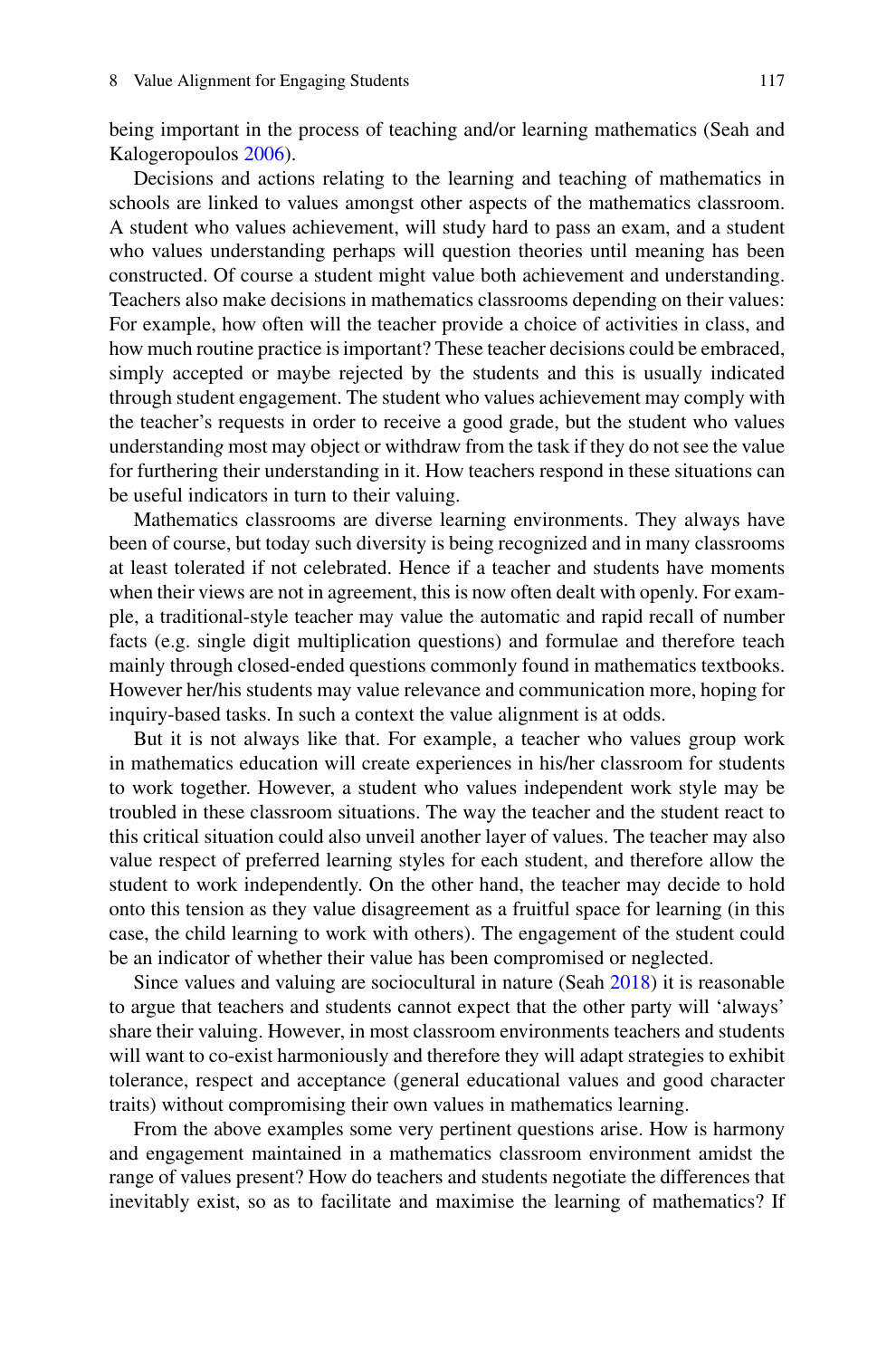engagement is about inclusiveness, how do we help teachers perceive diversity as a positive? Let us assume a team teaching environment, which is a common practice in Australia. One teacher encourages problem solving in mathematics learning whilst the co-teacher prefers teacher modelling of mathematical procedures and quiet working environments. How do teachers negotiate such professional and pedagogical valuing conflicts?

Rather than trying to deal with all of these questions, this chapter focuses on strategies that four teachers have used to achieve value alignment with their students during critical incidents in mathematics learning. The value alignment strategies are part of the findings of the first author's recent PhD study conducted in Melbourne, Australia (Kalogeropoulos 2016). Values alignment strategies were observed to be used by the teachers to form a compromise, a negotiation or a change in mathematics learning for student engagement or re-engagement. Four such value alignment strategies were identified in the study and are perhaps one beginning to addressing the issue of students who show low levels of engagement in mathematics learning. The chapter then turns to an additional issue, that of mathematical identity, which also impacts on engagement in mathematics learning and requires consideration in value alignment.

#### **8.2 The Four Value Alignment Strategies**

There are a number of ways in which alignment of values between teacher and students can be achieved in the mathematics classroom. Kalogeropoulos (2016) used classroom observations particularly of critical incidents in the flow of teaching in lessons, student and teacher questionnaires, and interviews to collect data from four teachers and their 10–11 year old students in the same school in Melbourne, Australia. The data obtained was analysed using a grounded theory approach. From these analyses, four strategies of value alignment emerged: the scaffolding strategy, the balancing strategy, the intervention strategy and the refuge strategy. The four teachers consistently employed these four strategies during the three observed lessons (per teacher, hence 12 in total), when similar critical incidents arose.

### *8.2.1 The Scaffolding Strategy*

The scaffolding strategy was adopted by the teachers observed when they came to their mathematics lesson with some type of preparation to scaffold the learning of the intended learning objectives. In one episode noted from the research observations, a teacher asked their 10/11 years old students to complete a challenging mathematics word problem independently. The set task included different types of information that seemed to confuse the students: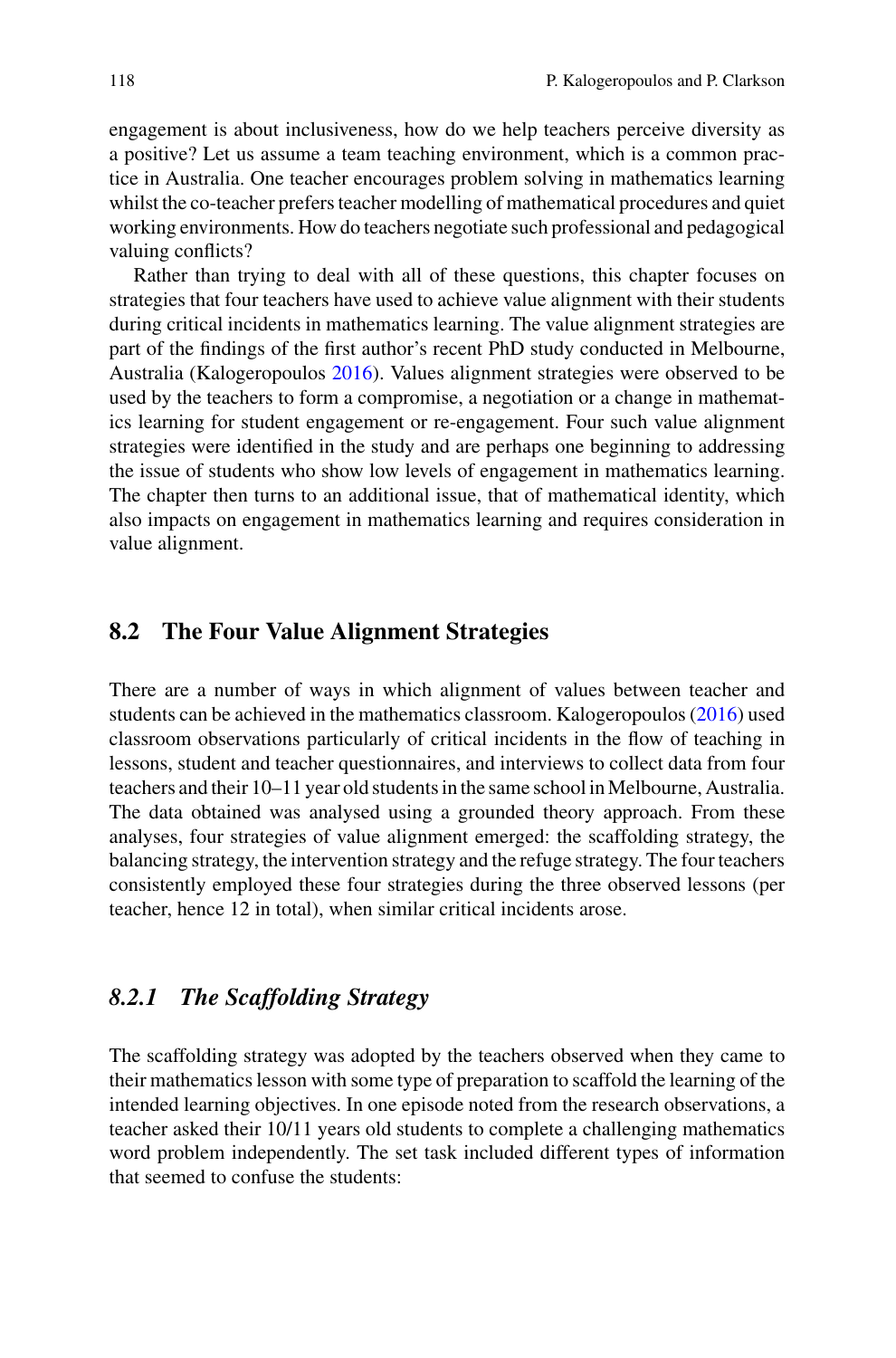#### **Ice cream task: Double scoops**

Can you think of 7 different flavours? You want to buy a double scoop with 2 different flavours. Which different combinations could you choose? You cannot repeat a combination.

The students attempted the task but soon complained about the difficulty of the task and their inability to solve it on their own, consequently disengaging from their mathematics learning. In an attempt to re-engage the learners in their mathematics learning, the teacher offered the students an enabling prompt (Sullivan 2018). Instead of 7 different flavours, the teacher modified the task for the students to think of 3 different flavours. The teacher also provided an option for the students to work with a peer for further support or scaffolding. In similar critical incidents, the four teachers were observed to frequently use these two approaches; value peer-support when they encouraged students to work together and to share ideas and propose solutions, and the teacher suggesting that solving a less complex task would help the student to understand the original more complicated task.

In order to maintain a functioning classroom environment amidst the range of values present, it helps when teachers and students understand one another's values and seek to bring them into alignment (Seah and Andersson 2015). This was achieved by the teachers when they scaffolded the task through an enabling prompt and/or offered peer support. On the other hand, tension was also maintained as the students helped each other to solve the word problem, allowing a fruitful space for learning through the use of a challenging task (Sullivan 2018). In both instances students and teacher are valuing task completion.

The teacher usually takes the leading role and uses her/his teaching craft in facilitating values alignment during classroom critical incidents (Tripp 1993). A shared vision (as seen in the example above) needs to be co-created, although in actuality the students could subscribe to these goals to different degrees. Thus, when a teacher is able to facilitate values alignment between what he/she values and what his/her students value, this promises to strengthen the relationship, and is one of the keys to nourishing teaching and learning practices (Seah and Andersson 2015) and ultimately ensuring students' engagement in mathematics learning. This is achieved through adopting new values for harmony but staying in the tension for learning growth.

#### *8.2.2 The Balancing Strategy*

The balancing strategy refers to a teacher accommodating student values that the teacher had not anticipated would be evident during the lesson. One example of this balancing strategy occurred during a critical incident that arose when students requested a calculator to check their answers in class. The crucial part of this incident unfolded as follows: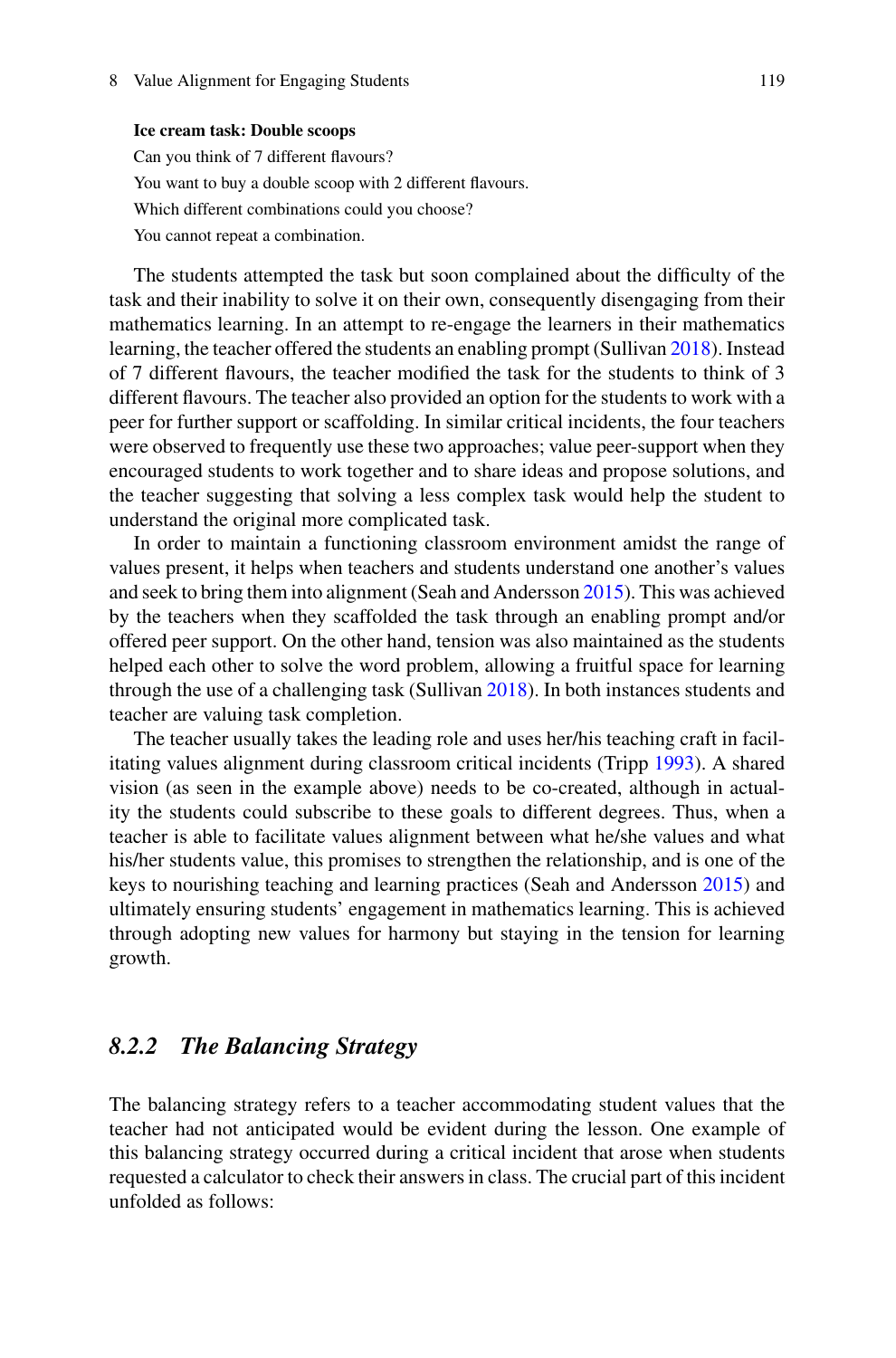Student Can we use the calculator to check our answers?

Teacher No. You will not have a calculator during NAPLAN (state-wide testing) so you are just doing a disservice to yourselves.

In the first part of her response, the teacher refused to provide the students with a calculator. But to meet her value of accuracy, she decided to collect and correct the students' work at the end of the lesson, something she had not originally planned to do. Her response seemed to satisfy the demands of the students as they then continued to complete their work and submit it to the teacher for correction. The student's value of accuracy was not ignored by the teacher. In contrast, the value of accuracy was indeed accommodated by the teacher, suggesting that the teacher also shares this value with his/her students.

This example suggests that there can often be differences in how the same value can be interpreted and displayed in different ways (Rowan et al. 2007). The students valued accuracy by asking for a calculator to check their answers, but the teacher used an alternate approach to accommodate this value by collecting the workbooks for correction purposes. In this situation, the teacher has once again used her/his teaching craft in noticing the students' re-engagement with their mathematics learning, indicating that the value of accuracy has been negotiated and accepted in different terms.

It is worth noting that value alignment is not about facilitating a classroom situation in which everyone subscribes to the same interpretation of the value. This is a dynamic interaction when shifting positions from both parties is to be expected. In other cases, it could include the adoption of new, shared values. The deployment of a particular value alignment strategy depends on the situation, the learners and of course the values!

#### *8.2.3 The Intervention Strategy*

There were times in mathematics learning when the teachers were required to put their values aside and respond to the students' values that were being exhibited and required attention for student engagement. The extent to which a value is embraced and prioritised is always circumscribed by the lesson situation and hence responsive to the learning environment and the context of a conflict situation. For example, a student described their distress when they felt isolated and daunted during a particular mathematics lesson. The student was unable to complete their work and as a result their mathematical anxiety and emotions took over and left them feeling helpless and overwhelmed. The teacher intervened by offering the student one-on-one assistance. The intervention strategy used was to first provide immediate emotional support, closely followed by intensive teaching to help the student reengage with their mathematics learning. The teacher's humane values of care and compassion prevailed and when the student was eventually soothed, the mathematics learning was readdressed with a focus on understanding and success instead of the initial teacher value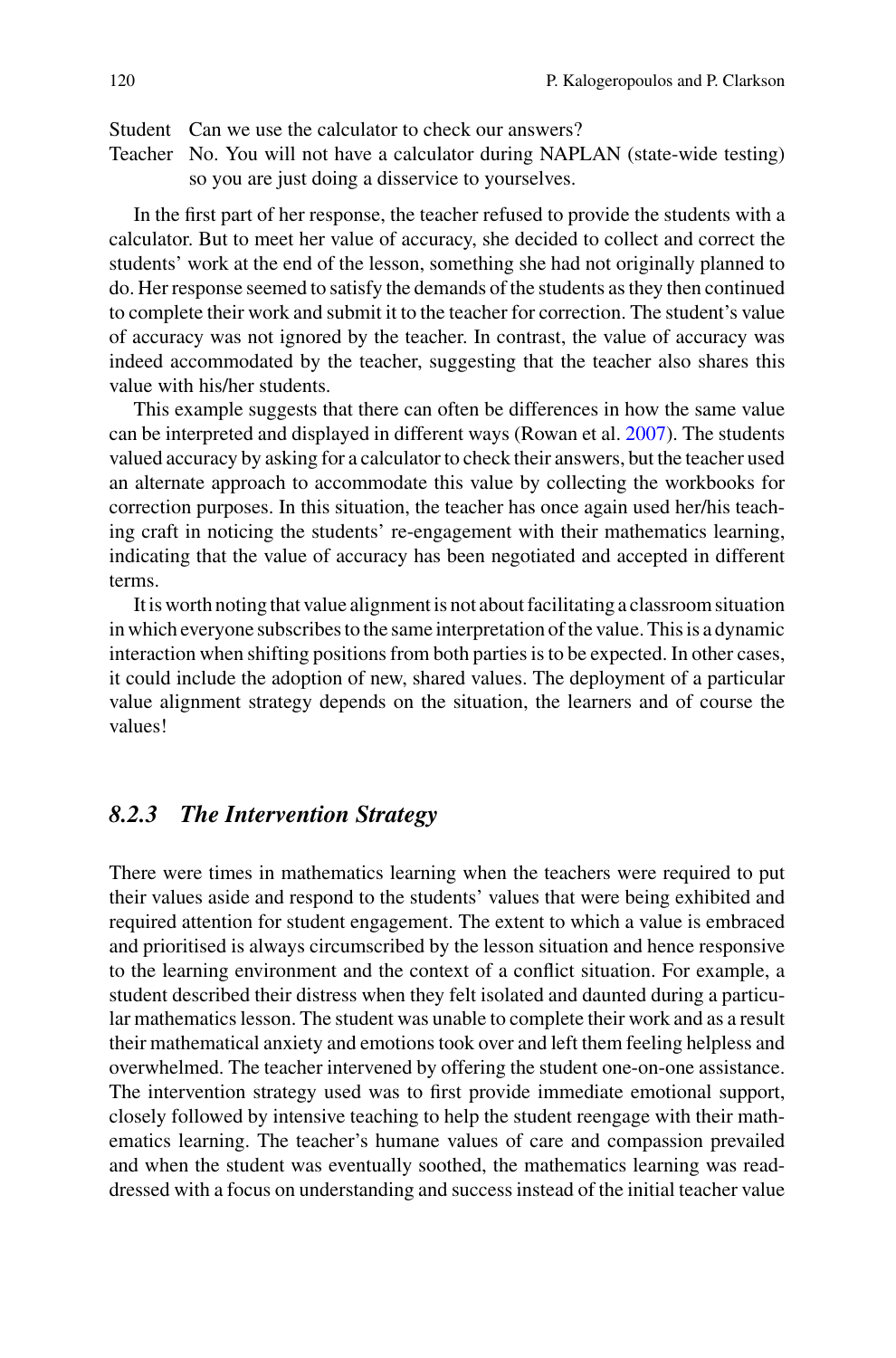of independent work style (the student working independently to complete work). This example shows that students' stories and actions for learning mathematics can change as the contexts evolve (Seah and Andersson 2015).

Values have both cognitive and affective components. In this situation, the teacher has temporarily suspended what he/she initially valued in this context (independent work style) and allowed his/her overriding humane values (care and compassion) to deal with the situation and re-engage the student with their mathematics learning. Thus, valuing provides an individual with the will and determination to act in particular ways. In the above situation, values played a significant role in transforming a negative situation into a positive outcome in mathematics learning.

#### *8.2.4 Refuge Strategy*

The refuge strategy was a value alignment strategy used when the teacher put most (if not all) of their values to one side and used their authority in a manner that postpones their proposed lesson planning and instead focussed on the value orientations of the students. In this situation, the teachers found new values that aligned with their own and those of the students.

In one of the observed mathematics lessons, the students became 'stumped' by a problem-solving task that the teacher had planned. Even after the teacher attempted to explain the mathematical task numerous times, the students became agitated and disruptive. In an effort to reengage her students, the teacher made a spontaneous decision to play a mathematical game with the students. The chaotic classroom reformed to an enthusiastic environment as the teacher's and students' value of fun was embraced and aligned. Value alignment can therefore involve a teacher displaying flexibility and making detours from their intended lessons to accommodate new areas of interest (Kalogeropoulos and Bishop 2017).

Student engagement can therefore also be seen as an indicator for value alignment. As seen in this example, the teacher's prioritising of the valuing of fun was successful in maintaining classroom control. The teacher was conscious that the complexity of the given task was the trigger that lead to student disengagement and therefore used his/her professionalism to adopt a value alignment strategy in an attempt to reengage the learners with a mathematical game.

#### *8.2.5 Classifying the Four Strategies*

The four value alignment strategies described above were classified based on the extent to which the teachers retained their values after value negotiations had taken place with the students (see Fig. 8.1). They were deployed when a teacher began to notice signs of disengagement in her/his students. The teacher typically made small changes to the lesson when the scaffolding strategy was adopted and hence to their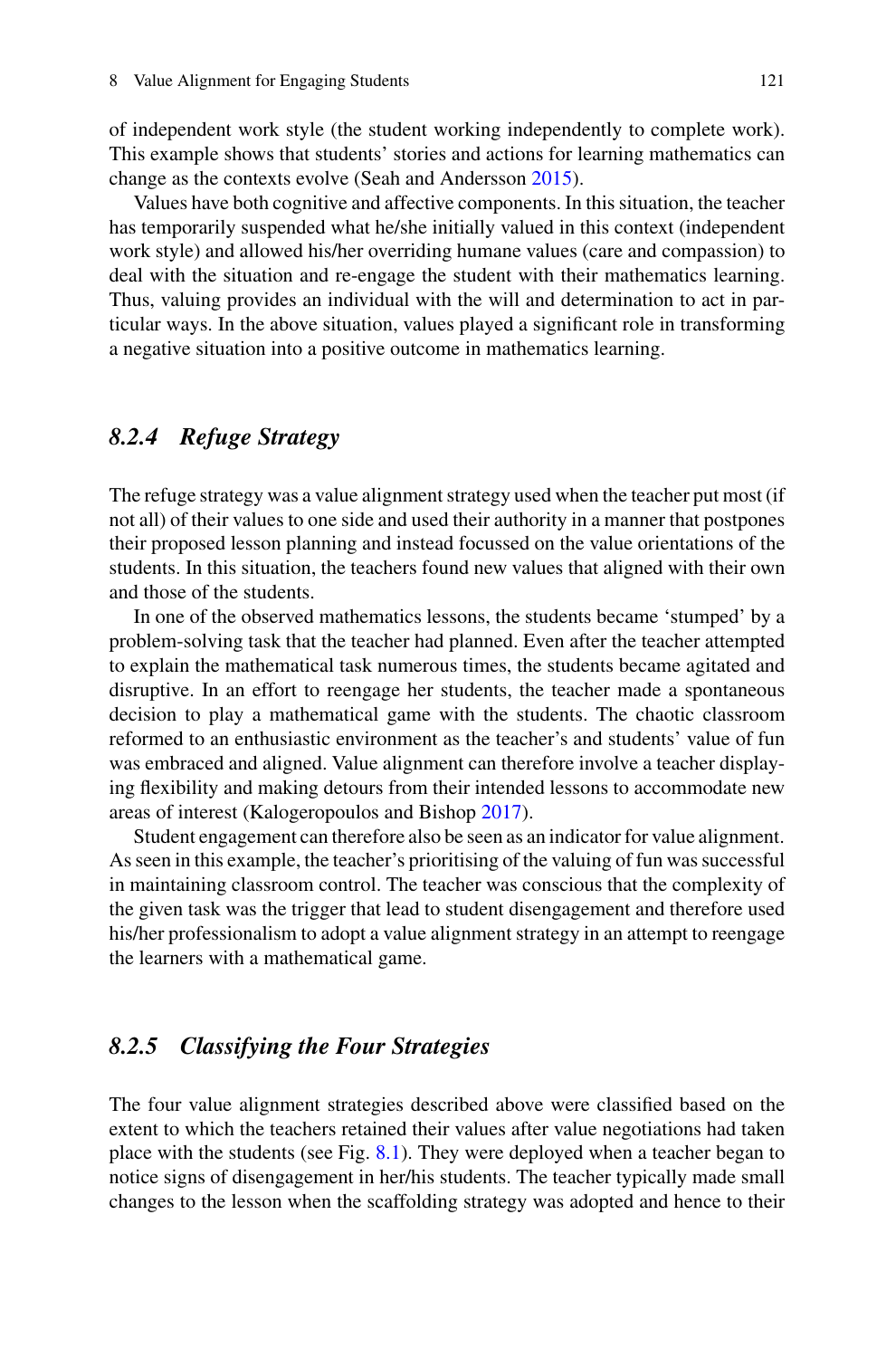

**Fig. 8.1** The four value alignment strategies

own values. For example, the task was simplified or students were encouraged to work with each other for support. In contrast, the refuge strategy at the other end of the continuum was used when disengagement was prevailing and the teacher needed to intervene, and hence re-prioritise her/his own values to engage the learners. For example, as was seen above, the teacher decided to suspend the lesson and play a mathematical game instead. Importantly these decisions were made "on the spot" during critical incidents and this was when it was clear that the teacher's craft and resourcefulness was used to attain values alignment in any classroom situation. The balancing and intervention strategies can be seen to lie between the two extreme strategies.

The extent to which a value is embraced and prioritised is responsive to one's environment and is thus not fixed (Seah and Andersson 2015). In the case of a classroom environment, when a teacher notices disengagement amongst the students, the teacher will assess her/his values and decide if they should be prioritised (continue with the planned lesson) or other values should override (adopting the above-mentioned value alignment strategies). In a rather paradoxical way, this adds to the extremely internalised and stable nature of values (Seah and Andersson 2015).

Teachers' values are expressed in their mathematics lessons, through their activities and discussions. As students enter these environments, they have their own set of values that may or may not be the same, similar, or different to the teacher's values. Attard  $(2011)$  suggested that the more powerful influence on engagement in mathematics for middle-year students appeared to be that of teachers. This influence can be viewed at two interconnected levels; the pedagogical repertoires employed by the teacher and the relationship that occurs between the teacher and the students. Analysing teacher pedagogies and student behaviours respectively through a "values lens" can provide us with insight as to why teachers make certain decisions in an attempt to reengage learners during mathematics learning. Hence in the case studies referred to above, the teachers were observed to act professionally and negotiate their values to form shared goals with their students (Seah and Andersson 2015).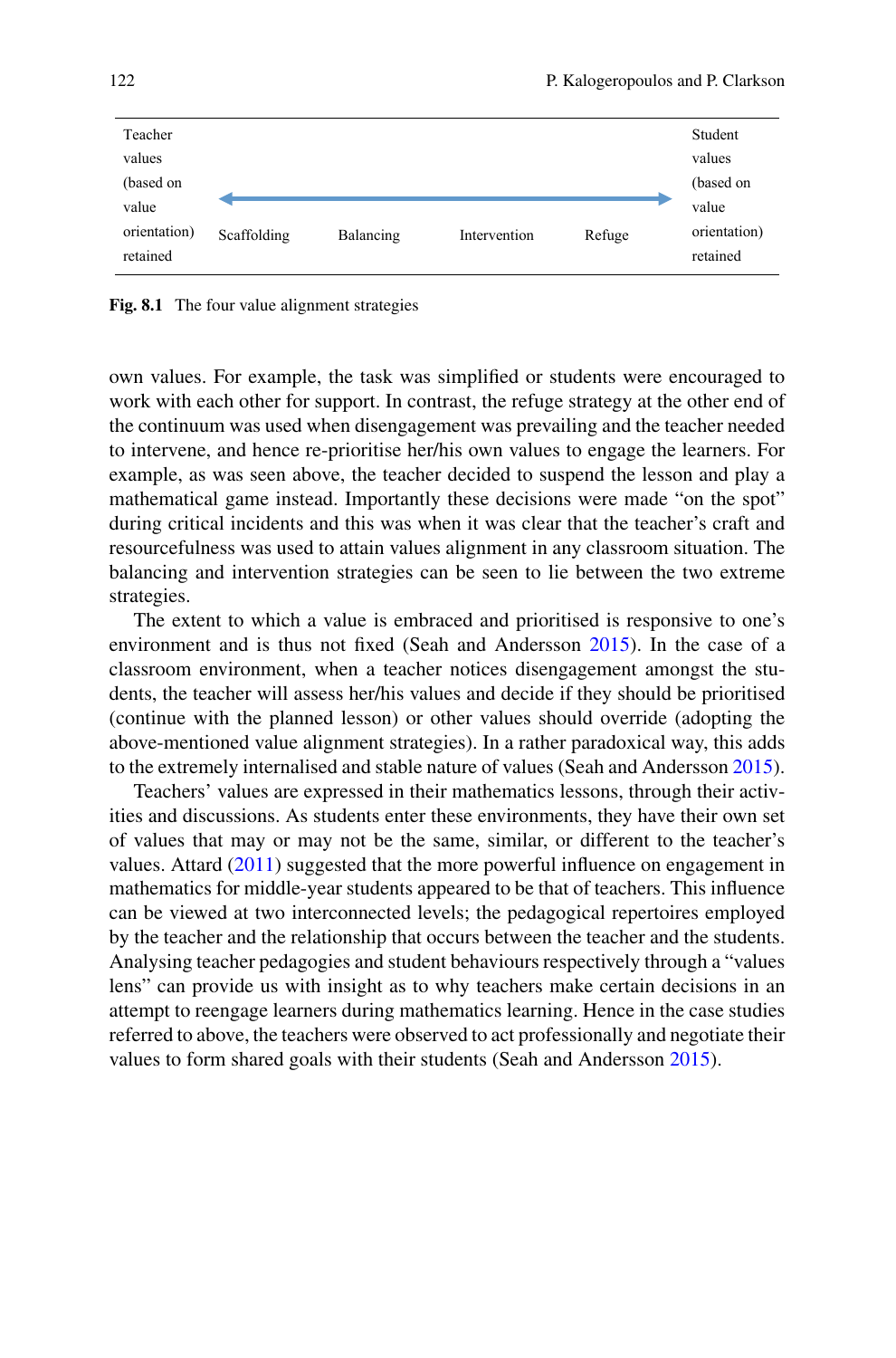#### *8.2.6 Summary*

The value alignment strategies support the notion that value priorities are dynamic and malleable although what is prioritized is in part contingent on the classroom context. What we value in the moment, also reflects our years of learning, influences from our historical experiences, and social interactions as members of the cultures to which we belong (Seah 2018). In the classroom, pedagogical activities provide interactions of what students, teachers and indirectly what the wider community value. Such interactions can expose what the students, the teachers and the community value similarly or differently. In effective classrooms, values are aligned or agreed upon by the different parties to maintain functioning activities in interaction. Therefore, values are acquired over time (in sociocultural contexts) and also challenged and refined on an ongoing basis, depending on interaction opportunities (Seah 2018).

During critical incidents within the flow of a lesson, a teacher often needs to choose amongst several alternatives. It is during this choosing activity, which may well be the employment of a particular value alignment strategy, the teacher's value priorities often become more clearly visible to an observer. Depending on the situation, teachers may be required to re-prioritise particular values. This requires teachers to firstly be aware of their values and personal convictions when the different values of teachers and students come together in interactions, resulting in value differences and value conflicts (Seah and Andersson 2015). When value alignment strategies are used effectively to reengage students in mathematics learning, teachers also demonstrate a capacity to acknowledge students' values, culture, knowledge, skills and dispositions, in an attempt to optimise and empower mathematical learning.

#### **8.3 Mathematical Identity and Value Alignment**

As can be seen from the above study pedagogical activities take place, in part, through the interactions of what teachers and students value. It is also clear that there can be misalignment between the teacher's values and those of the students, and indeed between students. The four teachers in the study utilised value alignment strategies and these sometimes introduced the co-creation of values that could be perceived as the agreed-upon, aligned values that facilitated the continued functioning of the activity systems in interaction (Seah 2018). However, is it too great a hope to expect value alignment will always be possible in the context of a mathematics classroom?

For example, when students are asked to complete a challenging problem, students may complain and begin to show signs of disengagement but a teacher's value of student perseverance may dominate and (s)he may decide to continue with their planned lesson, encouraging students to remain in the zone of confusion for a certain amount of time. In essence, the teacher is encouraging the 'complaining' students to accept and hopefully adopt the value of perseverance, similar to a parent encouraging a child to try a new food that they 'may' enjoy! In this instance, students' valuing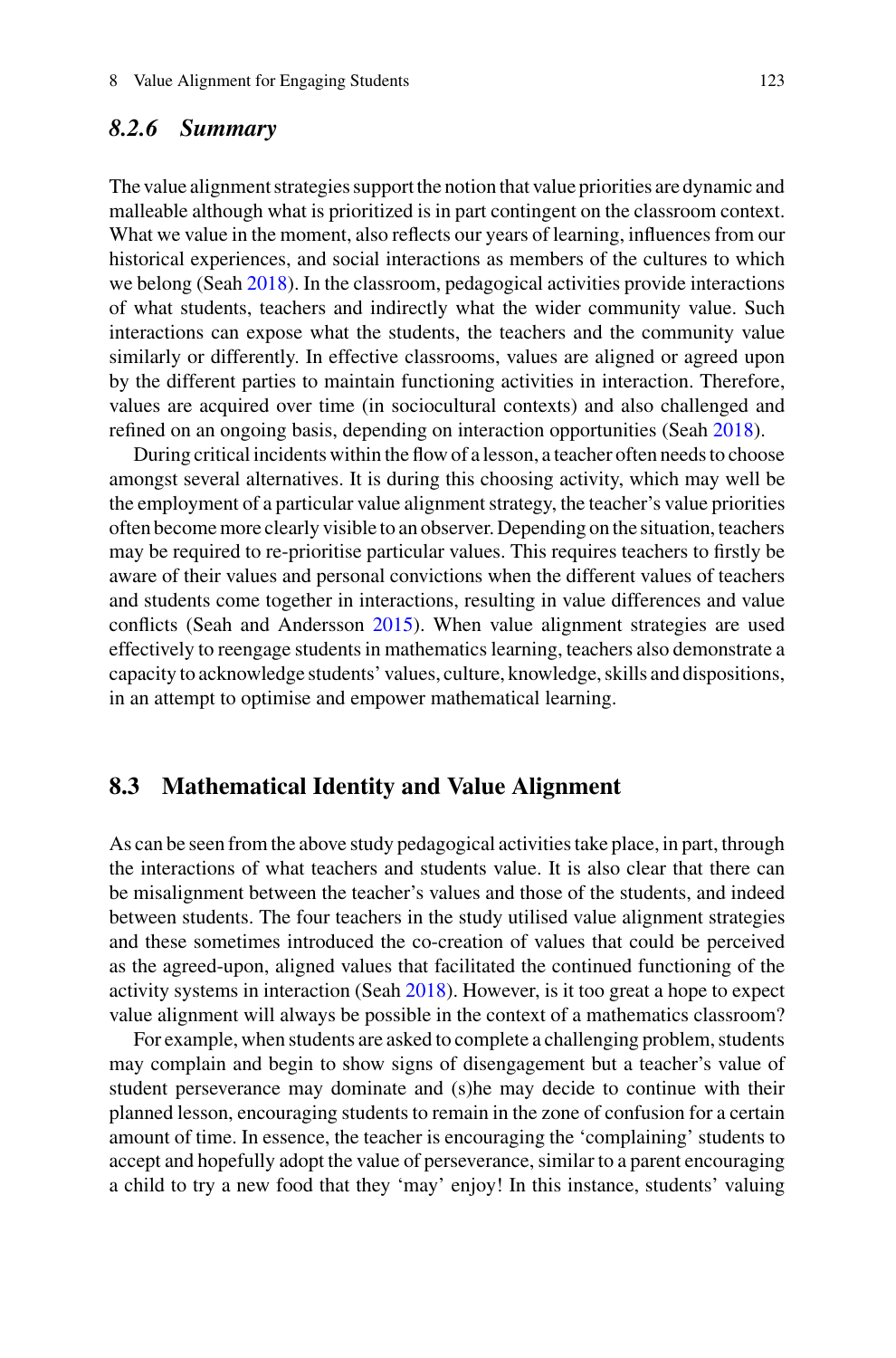can be and are being shaped in the mathematics education process with the teacher playing the role of value agent in mathematics teaching (Seah 2018).

Interestingly value alignment strategies may not always be so significant. For high performing students who really value achievement, the way mathematics is taught at school may have little impact on them., For them, their cultural values dominate, and possibly lead to decisions such as home tuition or enrichment classes to achieve the high performance that is desired. But in this instance, values, be they students, teacher, school or cultural, may not be the only consideration.

On reflecting on the results of the first author's doctoral thesis, and considering the preliminary statement to potential authors for this volume that in part asked that authors consider questions that would open up further lines of enquiry, we wondered whether the notion of identity (Cobb 2004; Lerman 2012; Sfard and Prusak 2005) may be another fruitful idea to explore concerning value alignment. Although both are formed through social interaction and developed over one's lifespan, identity represents an individual's subjective perspective of the self (Gatersleben, Murtagh and Abrahamse 2014). The extent to which a value is embraced and prioritised is responsive to one's environment and is thus not fixed (Seah and Andersson 2015). So can someone's mathematical identity influence their values in a mathematics classroom? If so, what implications does this have for the four value alignment strategies to successfully reengage students in mathematics learning, when there are other ongoing social, political and gender issues?

Others have indeed suggested a linkage between values and identity, and see values as an integral and indeed central aspect of identity (Gatersleben et al. 2014). Seah and Andersson (2015) propose that values are the convictions that an individual has internalised as being the things of importance and worth. Identity, however, is regarded as a broader concept that encompass many aspects of the self, including psychological processes (including behaviours) which people may adopt for maintaining and protecting the self (Breakwall 1986).

Identity may mediate the relationship between values and behaviour: a teacher who values understanding in mathematics learning will be motivated to plan lessons that support this value through the inclusion of challenging problems, real-life investigations and group discussion opportunities to discuss ideas and solutions. The identity of this teacher could be labelled as 'contemporary' and their value alignment strategies will probably differ to a teacher with a 'traditional style of teaching' identity.

However, the notion of identity is a contested one. Its fluidity of meanings makes it problematic when one is after clear guidelines that teachers might follow. And yet the fluidity of the identity notion mirrors that to some degree of the fluidity and problematic of the very notion of values and valuing: such fluidity can easily be seen when the various meanings of values and valuing used in the various chapters of this volume are compared. Hence seeking an interaction of the two notions, values and identity, may well be useful as they both impinge on the dynamic of the cocreation of teacher—students/students—students learning situations in mathematics classrooms.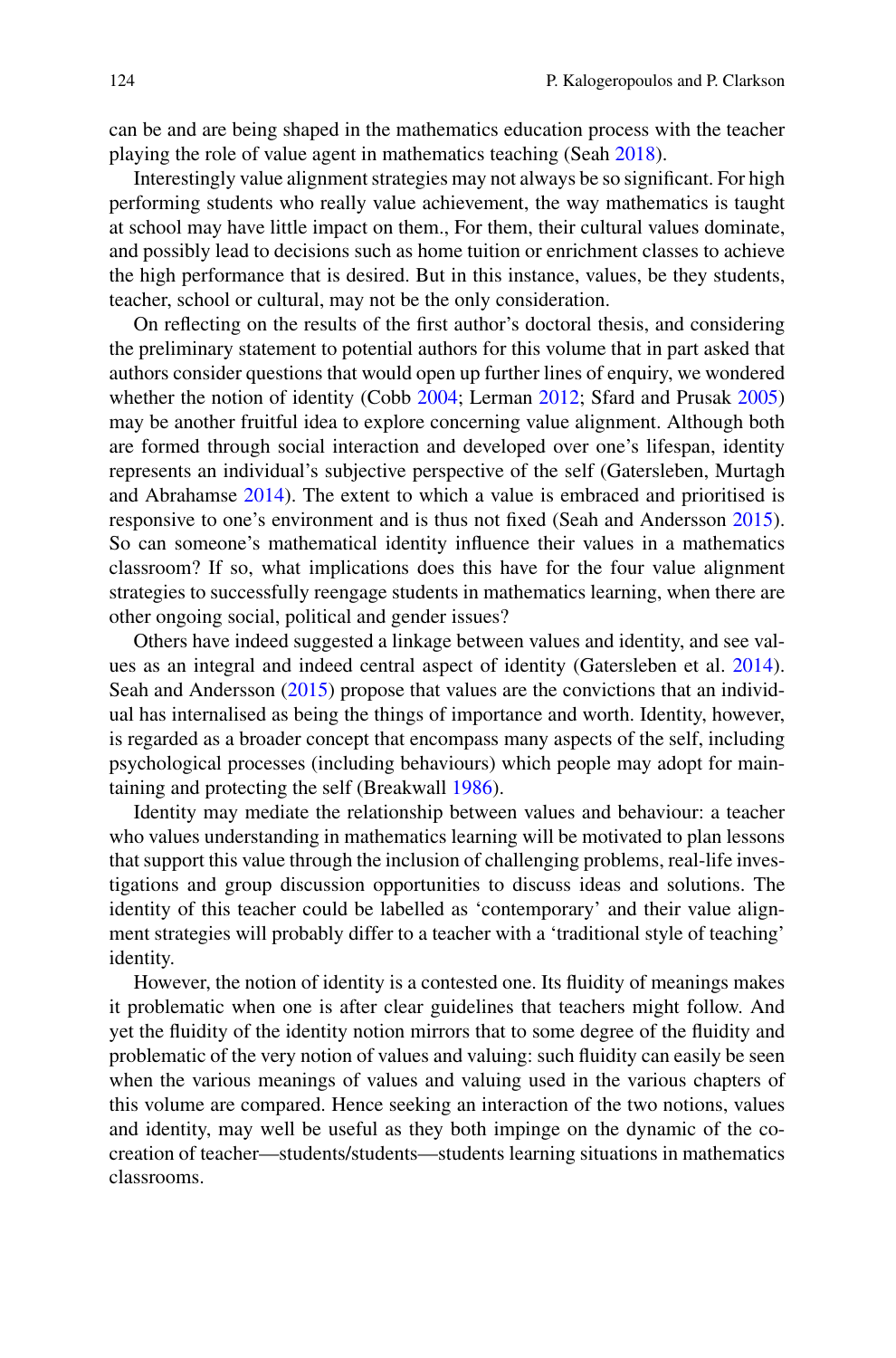Clearly the notion of identity does bring into play ideas of individuality, such a strong aspect of the western culture. But the counter surge to that in the classroom is a pressure to see all players as part of a community, which in some way has a shared identity; the classroom culture we strive for is not based on notions of the teacher and the students, or other multi-chotomies that can be envisaged, but a sense of a shared identity. Teachers and hopefully students are normally looking for ways so that there is trust, cooperation and support offered for those who are in need in the mathematics classroom context. Indeed that is the aim of the four value alignment strategies. But the ever- present individual identities that are in the classroom also bring into play the histories of all players, their ethnicities, their genders, their ideologies, their sexual orientations, and more (Chronaki 2016). Such diversity is brought into relief by noting the stereotypical images that are often portrayed in student aids such as textbooks (Clarkson 1993). Thus we see the interplay of values and identity, in all their meanings, as scope for broadening the questions that we ask.

#### **8.4 Conclusion**

Andersson et al. (2015) showed that changes in the contexts of teaching and learning can motivate students, even those who disengage either in the moment, or for longer periods of time, to productively re-engage with mathematics. As part of this process, value alignment strategies are employed by teachers to maintain a sense of harmony in a mathematics lesson and to help students develop a positive and active relationship with mathematics. Perhaps we must invest more of our time in helping students value mathematics by engaging their interest in the subject, helping them to identify their strengths and their weaknesses and focusing on making mathematics meaningful. More research is required in values, value alignment and alternative identity-work that pursues reconfigurations of mathematical subjectivity. The notion of dialogical mathematical education, where both teachers and students are required to reflect on and discuss their individual thoughts and opinions, ideas and approaches, embraces and acknowledges the mathematical identity of both parties. These interactions reveal values for consideration and value alignment may be the catalyst for facilitating meaningful mathematics learning.

#### **References**

- Andersson, A., Valero, P., & Meaney, T. (2015). "I am [not always] a math hater": Shifting students' identity narratives in context. *Educational Studies in Mathematics, 90*(2), 143–161.
- Attard, C. (2011). Engagement with mathematics: The influence of teachers. *Southeast Asian Mathematics Education Journal, 1*(1), 31–39.
- Bishop, A. J. (1988). *Mathematical enculturation: A cultural perspective on mathematics education*. Dordrecht: Kluwer Academic.
- Breakwall, G. M. (1986). *Coping with threatened identities London*. Methuen: Psychology Press.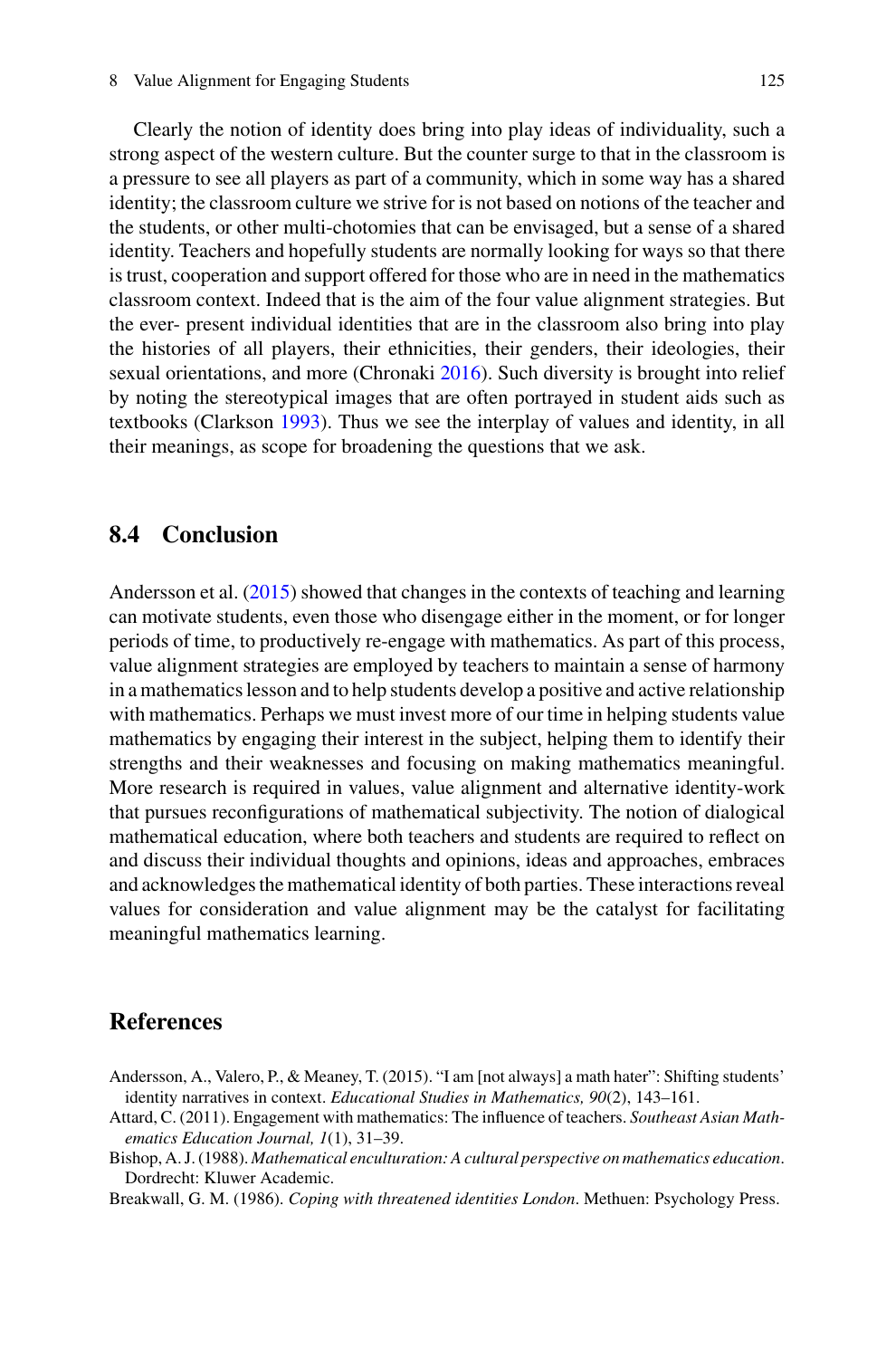Clarkson, P. (1993). Gender, ethnicity and textbooks.*Australian Mathematics Teacher, 49*(2), 20–22.

- Clarkson, P. C., & Bishop, A. (2000). Values and mathematics. In A. Ahmed, J. Kraemer, & K. Williams (Eds.), *Cultural diversity in mathematics education* (pp. 239–244). Chichester, U.K.: Horwood Publishing.
- Chronaki, C. E. (2016). Mathematics education as a matter of identity. In M. A. Peters (Ed.), *Encyclopedia of educational philosophy and theory* (pp. 1–6). Singapore: Springer Nature Singapore.
- Cobb, P. (2004). Mathematics, literacies and identity. *Research Quarterly, 39*(3), 333–337.
- Gatersleben, B., Murtagh, N., & Abrahamse, W. (2014). Values, identity and pro-emvironmental behaviour. *Contemporary Social Scinece, 9*(4), 374–392.
- Graeber, D. (2001). *Toward an anthropological theory of value: The false coin of our own dreams*. NY: Springer.
- Kalogeropoulos, P. (2016). *The role of value alignment in engagement and (dis)engagement in mathematics learning*. (Unpublished doctoral dissertation). Monash University, Melbourne.
- Kalogeropoulos, P., & Bishop, A. J. (2017). What is the role of value alignment in engaging mathematics learners? In A. Chronaki (Ed.), *Proceedings of the 9th International Mathematics Education and Society Conference* (Vol. 2, pp. 603–610). Volos, Greece: Mathematics Education and Society.
- Lerman, S. (2012). 'Identity' as a unit of analysis in researching and teaching mathematics. In H. Daniels (Ed.), *Vygotsky and sociology* (pp. 175–191). London: Routledge.
- Owens, K., Lean, G., Paraide, P., & Muke, C. (2018). *History of number: Evidence from Papua New Guinea and Oceania*. New York: Springer.
- Raths, L. E., Harmin, M., & Simon, S. B. (1987). Selections from 'values and teaching'. In J. P. F. Carbone (Ed.), *Value theory and education* (pp. 198–214). Malabar, FL: Robert E. Kreiger.
- Rowan, L., Gauld, J., Cole-Adams, J., & Connolly, A. (2007). *Teaching values*.Marrickville, N.S.W.: Primary English Teaching Association.
- Seah, W. T. (2005). Immigrant mathematics teachers' negotiation of differences in norms: The role of values. In M. Goos, C. Kanes, & R. Brown (Eds.), *Mathematics education and society*: *Proceedings of the 4th International Mathematics Education and Society Conference* (pp. 279–289). Brisbane: Griffith University.
- Seah, W. T. (2018). Improving mathematics pedagogy through student/teacher valuing: Lessons from five continents. In G. Kaiser, H. Forgasz, M. Graven, A. Kuzniak, E. Simmt, & B. Xu (Eds.), *Invited lecturers from the 13th International Congress on Mathematical Education* (pp. 561–580). Cham, Switzerland: Springer.
- Seah, W. T., & Andersson, A. (2015). Valuing diversity in mathematics pedagogy through the volitional nature and alignment of values. In A. Bishop, H. Tan, & T. Barkatsas (Eds.), *Diversity in mathematics education* (pp. 167–183). Cham, Switzerland: Springer.
- Seah, W. T., & Kalogeropoulos, P. (2006). Teachers of effective mathematics lessons: What gets valued in their practice? In J. Ocean, C. Walta, M. Breed, J. Virgona, & J. Horwood (Eds.), *Mathematics: The way forward* (pp. 279–287). Melbourne, Vic.: The Mathematical Association of Victoria.
- Sfard, A., & Prusak, A. (2005). Telling identities: In search of an analytic tool for investigating learning as a culturally shaped activity. *Educational Researcher, 34*(4), 14–22.
- Sullivan, P. (2018). *Challenging mathematical tasks*. Oxford: Melbourne, Victoria.
- Tripp, D. (1993). *Critical incidents in teaching: The development of professional judgement*. London: Routledge.